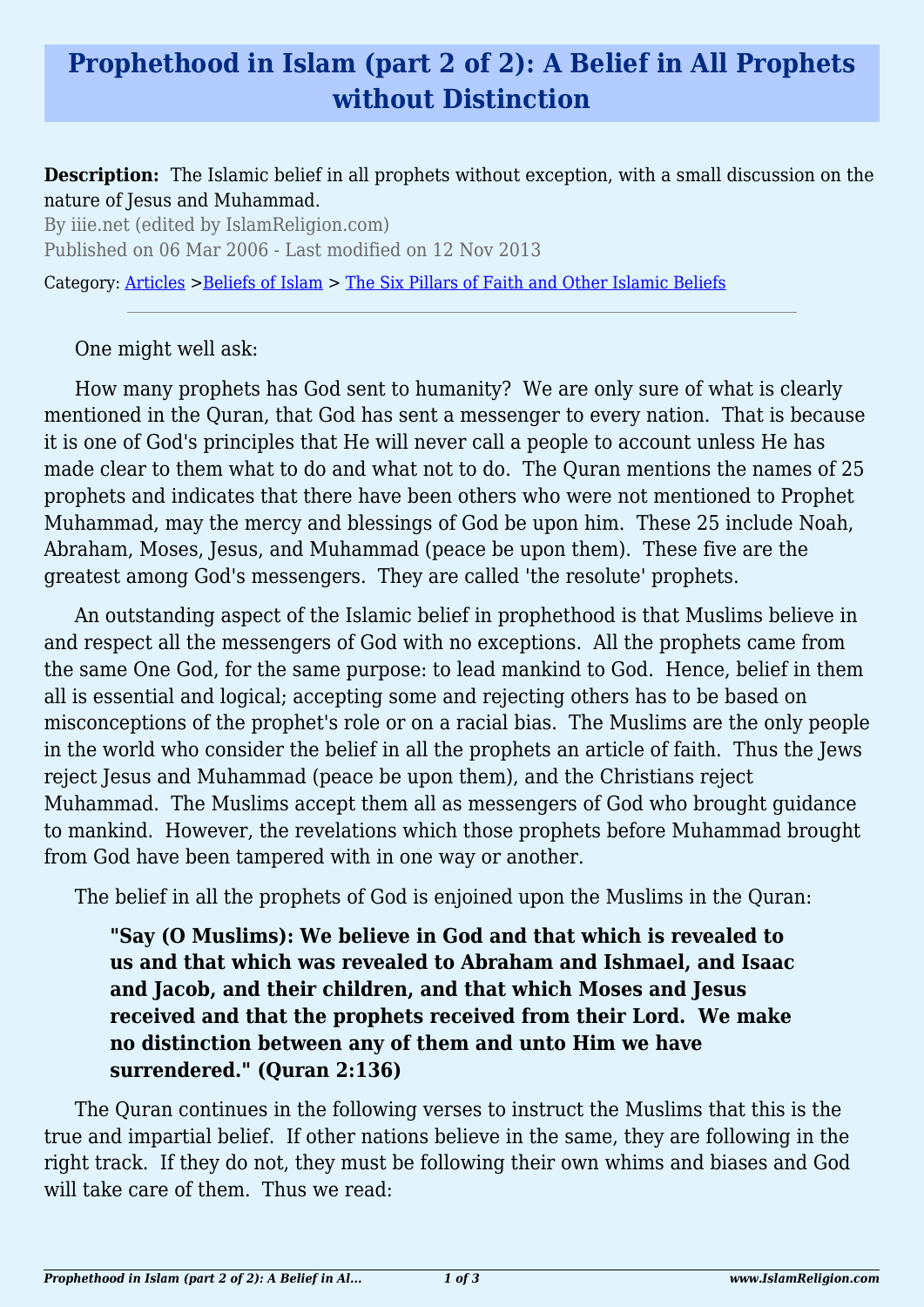### **"And if they believe in what you believe, then they are rightly guided. But if they turn away, then they are in disunity, and God will suffice you against them. He is the Hearer, the Knower. This is God's religion and who is better than God in religion?" (Quran 2:137-138)**

There are, at least, two important points related to prophethood that need to be clarified. These points concern the roles of Jesus and Muhammad (peace be upon them) as prophets, who are usually misunderstood.

The Quranic account of Jesus emphatically rejects the concept of his 'divinity' and 'divine sonship' and presents him as one of the great prophets of God. The Quran makes it clear that the birth of Jesus without a father does not make him the son of God and mentions, in this respect, Adam, who was created by God without a father or mother.

### **"Truly, the likeness of Jesus, in God's sight, is as Adam's likeness; He created him of dust, them said He unto him "Be", and he was." (Quran 3:59)**

Like other prophets, Jesus also performed miracles. For example, he raised the dead and cured the blind and lepers, but, while showing these miracles, he always made it clear that it was all from God. Actually, the misconceptions about the personality and mission of Jesus, peace be upon him, found a way among his followers because the Divine message he preached was not recorded during his presence in the world. Rather, it was recorded after a lapse of about one hundred years. According to the Quran, he was sent to the Children of Israel; he confirmed the validity of the Torah, which was revealed to Moses, peace be upon him, and he also brought the glad tidings of a final messenger after him.

## **"And when Jesus son of Mary said, 'Children of Israel. I am indeed the messenger to you, confirming the Torah that is before me, and giving good tidings of a Messenger who shall come after me, whose name shall be the praised one..." (Quran 61:6)**

(The "praised one" is the translation of "Ahmad", which is Prophet Muhammad's name.)

However, the majority of the Jews rejected his ministry. They plotted against his life and in their opinion, crucified him. But the Quran refutes this opinion and says that they neither killed him nor crucified him; rather, he was raised up to God. There is a verse in the Quran which implies that Jesus will come back and all the Christians and Jews will believe in him before he dies. This is also supported by authentic sayings of the Prophet Muhammad.

The last prophet of God, Muhammad, was born in Arabia in the sixth century C.E. Up to the age of forty, people of Makkah knew him only as a man of excellent character and cultured manners and called him 'Al-Ameen' ('The Trustworthy'). He also did not know that he was soon to be made a prophet and receiver of revelation from God. He called the